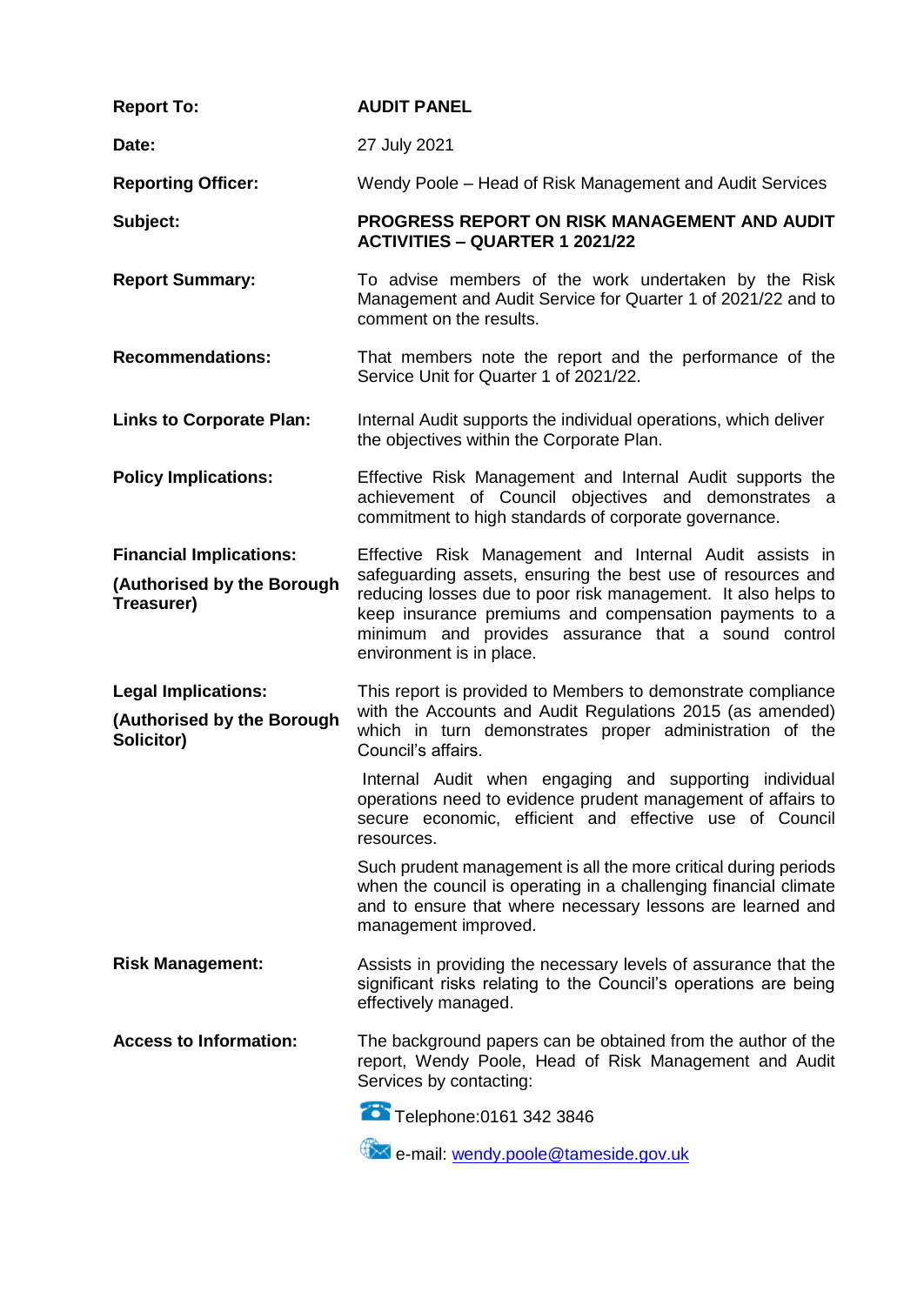# **1. INTRODUCTION**

- 1.1 This is the first progress report for the current financial year and covers the period April to June 2021.
- 1.2 The main objective of this report is to summarise the work undertaken by the Risk Management and Audit Service during the first quarter of the year in respect of the approved Plan for 2021/22, which was presented to the Audit Panel on 16 March 2021.

# **2. RISK MANAGEMENT AND INSURANCE**

2.1 The Risk, Insurance and Information Governance Team provide services to the whole Council. The key priorities for the team during 2021/22 are detailed in Table 1 below together with a progress update to June 2021.

| Key Priorities 2021/22                                                                                                                                                                                                                                                                                                                                                                                                                 | <b>Progress Report - June 2021</b>                                                                                                                                                                                                                                                                                                                                                                                                                                        |
|----------------------------------------------------------------------------------------------------------------------------------------------------------------------------------------------------------------------------------------------------------------------------------------------------------------------------------------------------------------------------------------------------------------------------------------|---------------------------------------------------------------------------------------------------------------------------------------------------------------------------------------------------------------------------------------------------------------------------------------------------------------------------------------------------------------------------------------------------------------------------------------------------------------------------|
| To continue to work with the<br>Single<br>Leadership Team to review the Corporate<br>Risk Register ensuring that it is linked to the<br>Corporate Plan Themes and Priorities, to<br>review the process for recording and<br>evaluating risks and develop operational risk<br>registers. A key priority will be to develop<br>the monitoring of risk registers to ensure<br>they are reported appropriately to officers<br>and members. | The refreshed Risk Management Policy and<br>Strategy is being presented to the Audit<br>Panel on 27 July 2021, which includes an<br>updated risk register template and process.<br>The Corporate Risk Register is updated and<br>presented to the Single Leadership Team<br>and the Audit Panel quarterly.<br>service<br>refresh<br>Work with<br>areas<br>to<br>operational risk registers using the revised<br>template will be a priority for the team in<br>Quarter 2. |
| To deliver the Information Governance Work<br>Plan which is being developed with the<br>Information Governance Group to ensure<br>that the Council is compliant with all Data<br>Protection legislation.                                                                                                                                                                                                                               | Work is ongoing to deliver the Work Plan<br>and new policies, procedures and guidance<br>documents are being presented to the<br>Information<br>Governance<br>Group<br>for<br>consideration,<br>ahead<br>being<br>of<br>them<br>presented to the Audit Panel for approval.<br>A new quarterly Information Governance<br>Report will be presented to the Audit Panel.                                                                                                      |
| To work with senior managers to ensure that<br>Service Area/Units Business Continuity<br>Plans are robust and fit for purpose and<br>regularly reviewed to support management<br>in responding to a major incident.                                                                                                                                                                                                                    | Work will commence later in year when the<br>Council has determined the new working<br>arrangements for staff, thereafter plans can<br>updated and refreshed.                                                                                                                                                                                                                                                                                                             |
| To review the insurance database used to<br>ensure it is fit for purpose and that the<br>reporting<br>functionality is efficient<br>and<br>effective.                                                                                                                                                                                                                                                                                  | This review has commenced and will be<br>completed by September 2021.                                                                                                                                                                                                                                                                                                                                                                                                     |
| To review the information held and introduce<br>regular reports for management in terms of<br>claims received to inform and improve risk<br>management process.                                                                                                                                                                                                                                                                        | The format and presentation of the reports<br>is being reviewed to ensure the information<br>they add value.                                                                                                                                                                                                                                                                                                                                                              |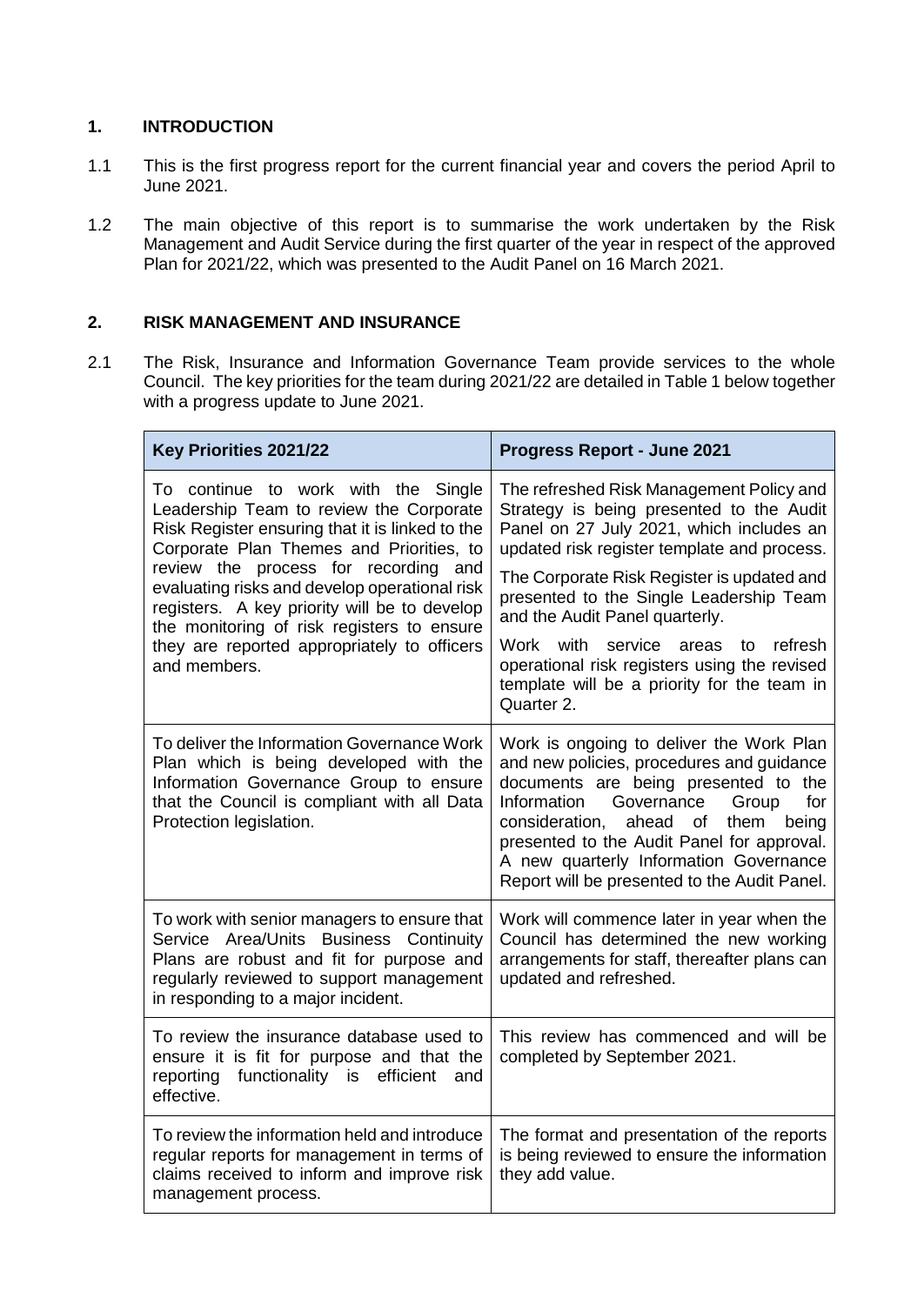| Key Priorities 2021/22                                                                                                                                                                                                                                                                                                         | <b>Progress Report - June 2021</b>                                                                                                                                                                                               |
|--------------------------------------------------------------------------------------------------------------------------------------------------------------------------------------------------------------------------------------------------------------------------------------------------------------------------------|----------------------------------------------------------------------------------------------------------------------------------------------------------------------------------------------------------------------------------|
| To continue to support managers to assess<br>their risks as services are redesigned to<br>ensure that changes to systems and<br>procedures remain robust and resilient<br>offering cost effective mitigation and that<br>claims for compensation can<br>be<br>successfully repudiated and defended<br>should litigation occur. | The Team continue to provide advice and<br>support to services areas across all four<br>disciplines as and requested:-<br><b>Risk Management</b><br>Insurance<br>• Information Governance<br><b>Business Continuity Planning</b> |
| To attend management team meetings<br>quarterly to provide updates on insurance,<br>information governance, risk management<br>and business continuity.                                                                                                                                                                        | Meetings have taken place to review the<br>Corporate Risk Register but a more formal<br>approach will be identified and introduced.                                                                                              |

# 3. **INTERNAL AUDIT OVERVIEW**

- 3.1 The Audit Plan approved on 16 March 2021 covered the period April 2021 to March 2022 and totalled 1,665 Days. This was made up of 1,272 days on planned audits and 393 days on reactive fraud work/investigations. The Plan Days have been slightly redistributed as an audit in the Approved Plan was in the wrong Directorate and the Days Brought Forward from 2020/21 were slightly different to the split anticipated when the 2021/22 Plan was drafted in February 2021 and these changes are reflected in the Revised Plan 2021/22 column in Table 1.
- 3.2 Table 1 below provides a summary of progress to the end of Quarter 1. The Table details the Approved Plan Days, Revised Plan Days, Actual Days delivered in Quarter 1 and the Days to be delivered in Quarters 2 - 4. The actual days in total are 334. **Appendix 1** provides a detailed breakdown of the 2021/22 Audit Plan and shows; the Audit Activity, Approved Audit Plan 2021/22, Revised Plan 2021/22, Actual Days, Days to Deliver in Quarters 2 - 4, Status and Level of Assurance.

#### 3.3 **Table 1 – Annual Audit Plan Summary 2021/22**

| <b>Service Area / Directorate</b>        | <b>Approved</b><br><b>Plan</b><br>2021/22 | <b>Revised</b><br><b>Plan</b><br>2021/22 | <b>Actual</b><br>Days To<br>2 July<br>2021 | <b>Variance</b><br>Days to be<br><b>Delivered</b><br><u>in</u><br>$Q2 - Q4$ |
|------------------------------------------|-------------------------------------------|------------------------------------------|--------------------------------------------|-----------------------------------------------------------------------------|
| Children's                               | 85                                        | 90                                       | 30                                         | 60                                                                          |
| Children's Schools/Learning              | 146                                       | 128                                      | 28                                         | 100                                                                         |
| Adults                                   | 84                                        | 87                                       | 33                                         | 54                                                                          |
| <b>Population Health</b>                 | 21                                        | 21                                       | 0                                          | 21                                                                          |
| Growth                                   | 85                                        | 86                                       | 27                                         | 59                                                                          |
| Operations and Neighbourhoods            | 77                                        | 77                                       | 4                                          | 73                                                                          |
| Governance                               | 197                                       | 206                                      | 27                                         | 179                                                                         |
| Finance and ICT                          | 194                                       | 194                                      | 24                                         | 170                                                                         |
| <b>Greater Manchester Pension Fund</b>   | 300                                       | 300                                      | 49                                         | 251                                                                         |
| Crosscutting                             | 84                                        | 84                                       | 0                                          | 84                                                                          |
| <b>Total Planned Days 2021/22</b>        | 1,273                                     | 1,273                                    | 222                                        | 1,051                                                                       |
| <b>Counter Fraud Work/Investigations</b> | 393                                       | 393                                      | 112                                        | 281                                                                         |
| <b>Total Planned Days for 2020/21</b>    | 1,666                                     | 1,666                                    | 334                                        | 1,332                                                                       |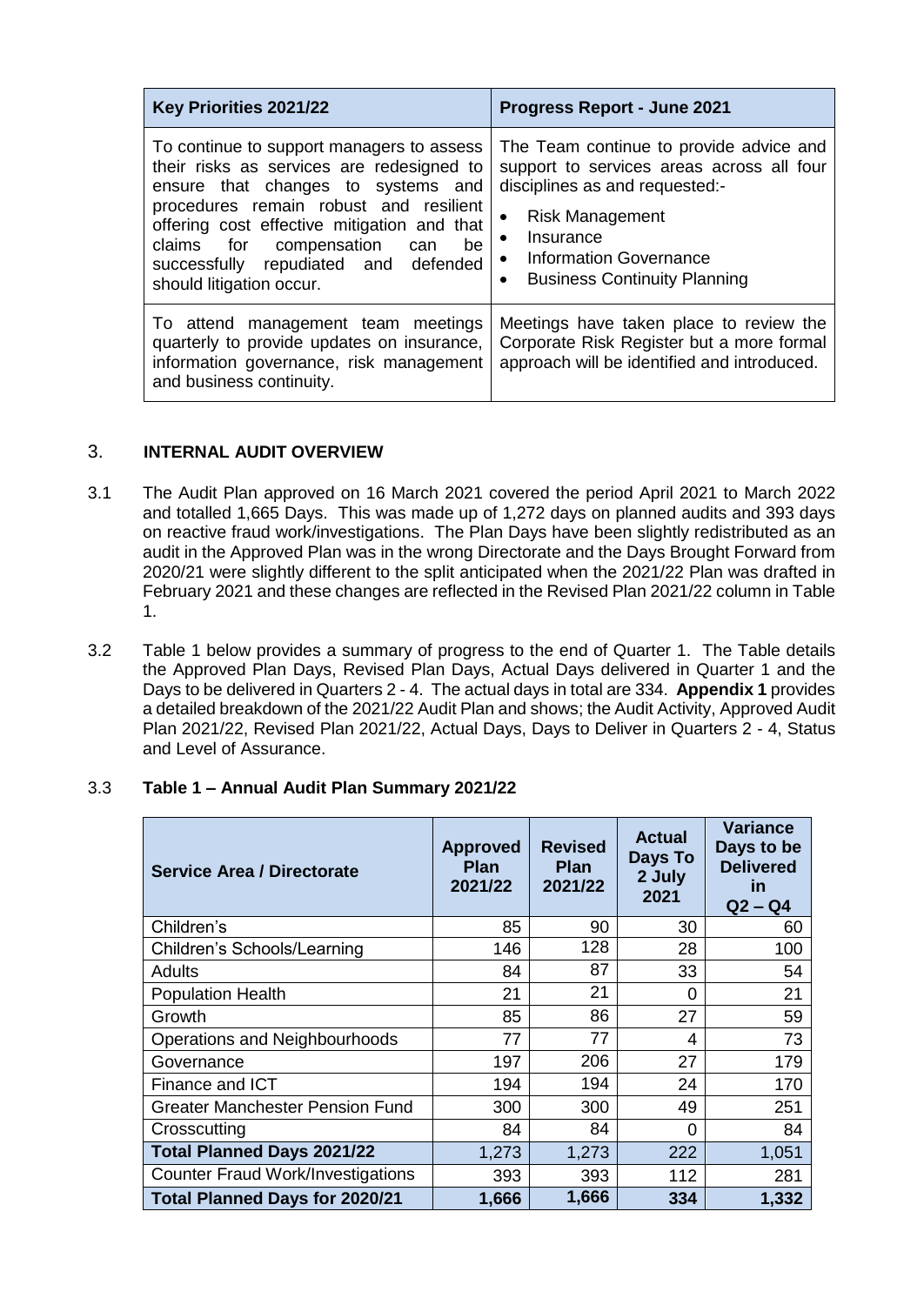3.4 The Pie Charts below present the Revised Plan 2021/22 and the Quarter 1 Actual Days delivered to 2 July 2021.



**Pie Chart 1 – Revised Audit Plan 2021/22**

**Pie Chart 2 – Actual Days Delivered to Quarter 1 as at 2 July 2021**

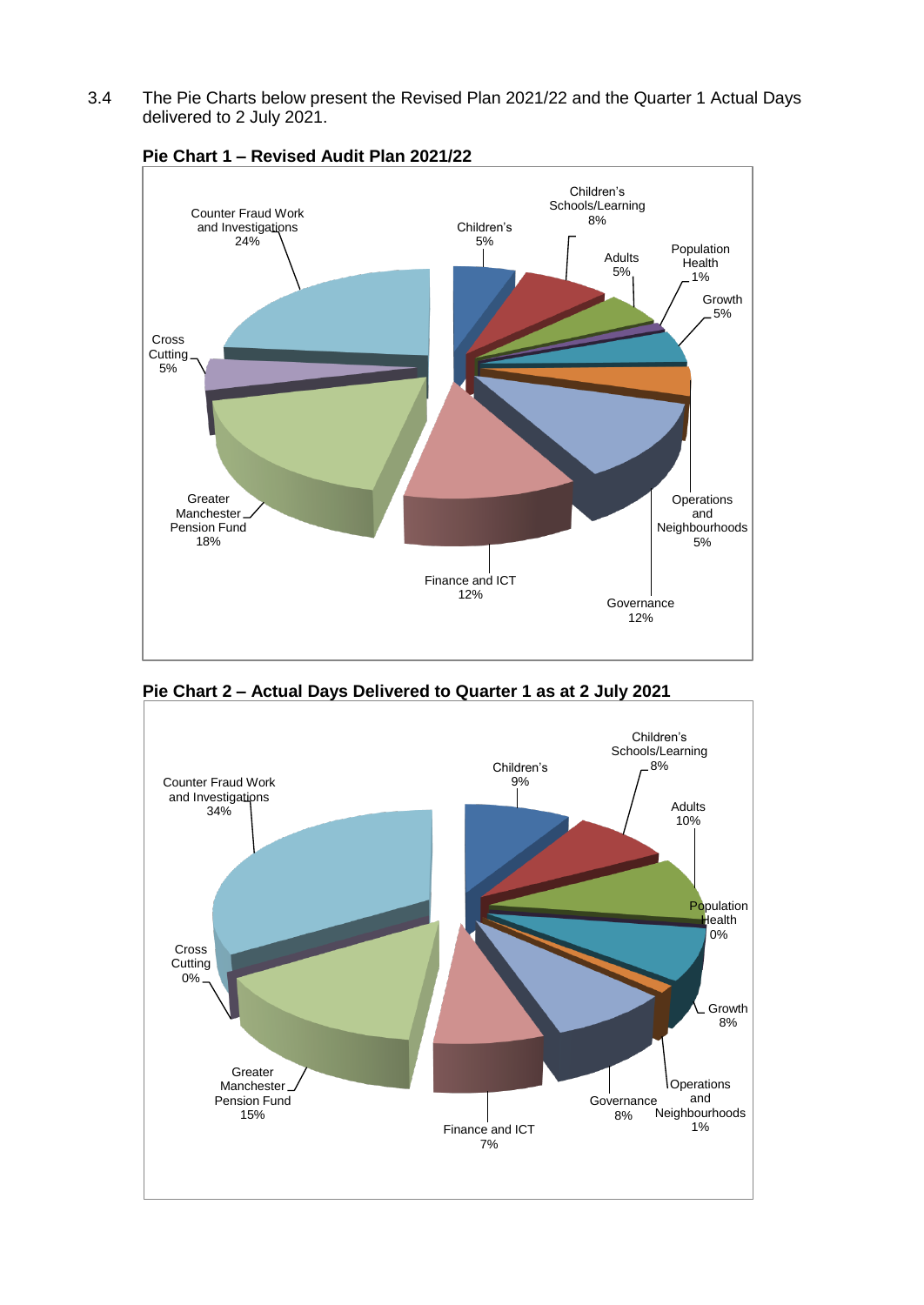3.5 The Risk Management and Audit Team are continuing to work from home. The vacant Senior Auditor post has now been filled, however, the new starter only joined the team in the last week of June, which is later than anticipated when the Plan for 2021 was compiled. This will have an impact on the delivery of the plan and will need to be reviewed at the end of Quarter 2 when the plan will be reassessed.

# **4. AUDIT ACTIVITY TO QUARTER 1 AS AT 2 JULY 2021**

4.1 During the first quarter of the year, four Final Reports were issued in relation to systems and risk based audits, the results of which are summarised in Table 2 below.

|  | Table 2 – Final Reports System/Risk Based Audits 2021/22 |
|--|----------------------------------------------------------|
|--|----------------------------------------------------------|

| <b>Opinion</b> | <b>Quarter 1</b> | <b>Quarter 2</b> | <b>Quarter 3</b> | <b>Total for</b><br>2021/22 | <b>Total for</b><br>2020/21 |
|----------------|------------------|------------------|------------------|-----------------------------|-----------------------------|
| High           | 2(2)             |                  |                  |                             | 5(3)                        |
| Medium         |                  |                  |                  |                             | 7 (4)                       |
| Low            | (1)              |                  |                  |                             |                             |
| <b>Totals</b>  |                  |                  |                  |                             | 16(7)                       |

**Note:** The figures in brackets relate to Final Reports issued for the Pension Fund.

- 4.2 In addition to the Final Reports issued above, four Draft Reports have been issued for management review and responses and these will be reported to the Panel in due course.
- 4.3 Not all work undertaken by the team generates an audit opinion and several pieces of work undertaken in the period fall into this category:-
	- Investigation Control Reports and follow Ups;
	- GMPF Assurance Work (e.g. iConnect);
	- Post Payment Assurance work in relation to COVID-19 Business Grants;
	- System Upgrades/Sign Offs
- 4.4 One Final Audit Report in relation to a School was issued during the period, the results of which are summarised in Table 3 below.

## **Table 3 – Final Reports Schools**

| <b>Opinion</b> | <b>Quarter 1</b> | <b>Quarter 2</b> | <b>Quarter 3</b> | <b>Total for</b><br>2021/22 | <b>Total for</b><br>2020/21 |
|----------------|------------------|------------------|------------------|-----------------------------|-----------------------------|
| High           |                  |                  |                  |                             |                             |
| Medium         |                  |                  |                  |                             |                             |
| Low            |                  |                  |                  |                             |                             |
| <b>Totals</b>  |                  |                  |                  |                             | 10                          |

- 4.5 In addition to the final reports issued above, one further audit has been completed and the Draft Report has been issued to the School for management review and responses and it will be reported to the Panel in due course.
- 4.6 Post Audit Reviews are undertaken approximately six months after the Final Report has been issued, however, where a low level of assurance is issued the Post Audit Review is scheduled for three months to ensure that the issues identified are addressed. Eleven Post Audit Reviews have been completed during the period and a summary of those completed is presented in Table 4 below and details the number of recommendations implemented. The percentage rate of recommendations implemented is currently 84%. Internal Audit was satisfied with the reasons put forward by management where the recommendations had not yet been fully implemented and there are no significant issues outstanding to report to the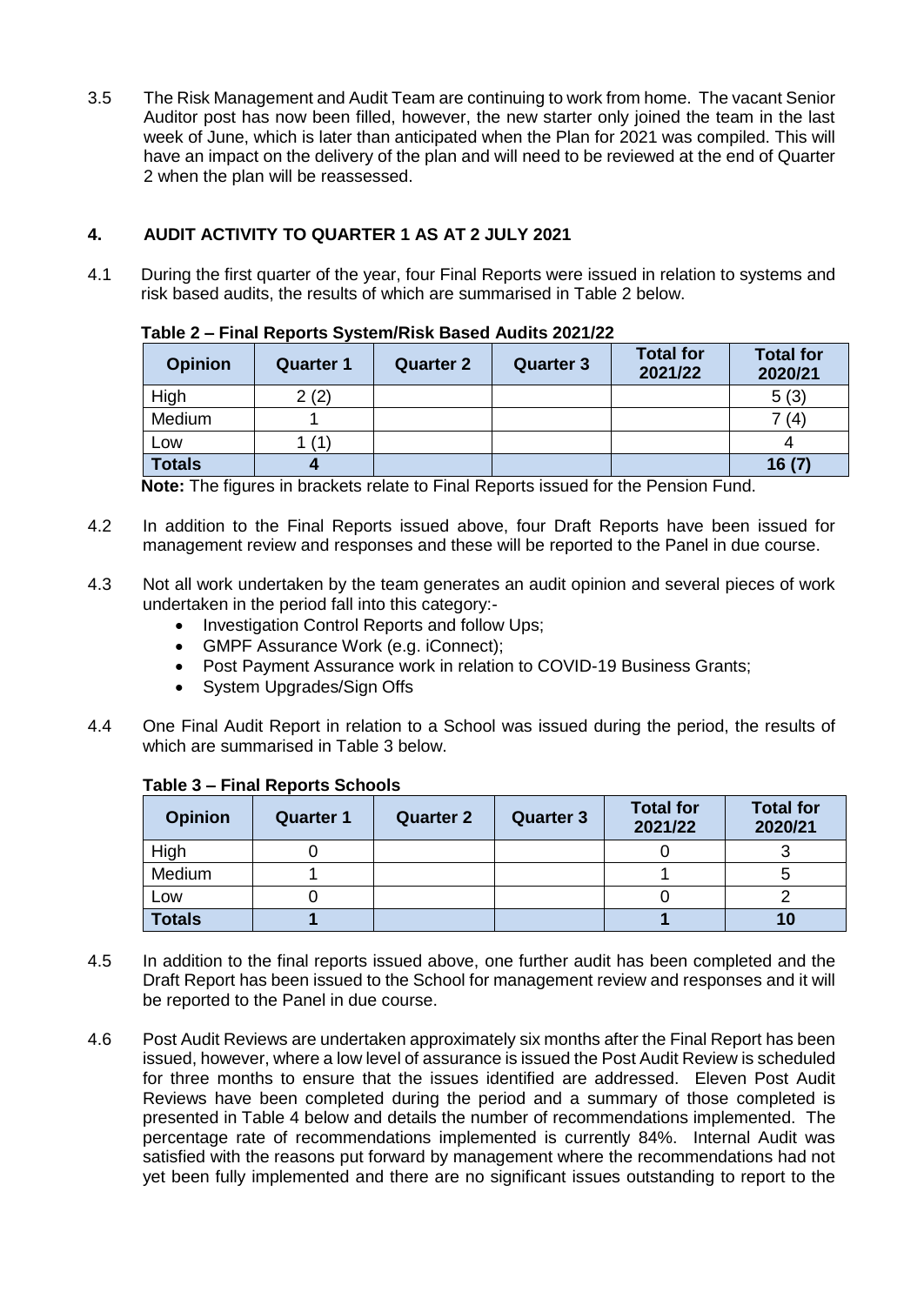Panel. A further eight Post Audit Reviews are in progress which will be reported to the Panel at a future meeting.

|                                                                 | <b>Recommendations</b> |                    |               |                                                                                                                                       |  |
|-----------------------------------------------------------------|------------------------|--------------------|---------------|---------------------------------------------------------------------------------------------------------------------------------------|--|
| <b>Post Audit Reviews</b>                                       | <b>Made</b>            | <b>Implemented</b> |               | <b>Comments</b>                                                                                                                       |  |
|                                                                 | No.                    | No.                | $\frac{9}{6}$ |                                                                                                                                       |  |
| St Stephen's CE Primary                                         | 8                      | 8                  | 100           |                                                                                                                                       |  |
| <b>Greswell Primary</b>                                         | 13                     | 13                 | 100           |                                                                                                                                       |  |
| Oakdale Primary                                                 | 14                     | 14                 | 100           |                                                                                                                                       |  |
| <b>Audenshaw Primary</b>                                        | 11                     | 11                 | 100           |                                                                                                                                       |  |
| Income Management                                               | 12                     | 12                 | 100           |                                                                                                                                       |  |
| <b>Pension Fund First Bus Asset</b><br><b>Transfers</b>         | 1                      | 1                  | 100           |                                                                                                                                       |  |
| <b>Adults Locality Teams Care</b><br>Management                 | 23                     | 20                 | 87            | Outstanding<br>recommendations related to<br>timing of reviews, service<br>plans and review meetings.                                 |  |
| Children's Budgetary Control and<br><b>Financial Management</b> | 30                     | 23                 | 77            | Issues to be addressed<br>relate to budget setting,<br>development of<br>reports,<br>fees, virements, training and<br>service demand. |  |
| Liquid Logic                                                    | 11                     | 8                  | 73            | Declarations of Interest and<br>Disaster Recover still need<br>to be addressed.                                                       |  |
| <b>Planning Process</b>                                         | 18                     | 11                 | 61            | Issues to be addressed<br>related to Returns, Training,<br>Reporting<br>and<br>system<br>Access.                                      |  |
| <b>Pension Fund Creditors</b>                                   | 11                     | 6                  | 55            | issues<br>The outstanding<br>related<br>to<br>systems<br>development,<br>timing<br>οf<br>payments and storage.                        |  |
|                                                                 | 152                    | 127                | 84            |                                                                                                                                       |  |

## 4.7 **Table 4 – Post Audit Reviews – Recommendations Implemented**

## **5. REVIEW OF INTERNAL AUDIT**

- 5.1 The review of Internal Audit reported to the Audit Panel in July 2021 highlighted that the service is fully compliant with the requirements of the Public Sector Internal Audit Standards (PSIAS), however, a few areas were identified where further development would improve the Audit Service and these have been added to the Service Development Plan for 2021/22 and shaded grey in Table 5.
- 5.2 The standards require a Quality Assurance and Improvement Programme to be in place and this was presented and approved by the Audit Panel on 16 March 2021. The service developments listed in Table 5 below were included for 2021/22.

| <b>Developments</b>                                                                          | Progress to Date - June 2021                                                                                                                                                      |  |  |
|----------------------------------------------------------------------------------------------|-----------------------------------------------------------------------------------------------------------------------------------------------------------------------------------|--|--|
| PSIAS Standard 1130<br>Consider allocating the formal SIRO issues on the Risk, Insurance and | Due to the impact of COVID-19 and capacity<br>designation to a chief officer, even if the   Information Governance Team, the roles<br>relating to Information Governance have not |  |  |

#### **Table 5 – Service Developments 2021/22**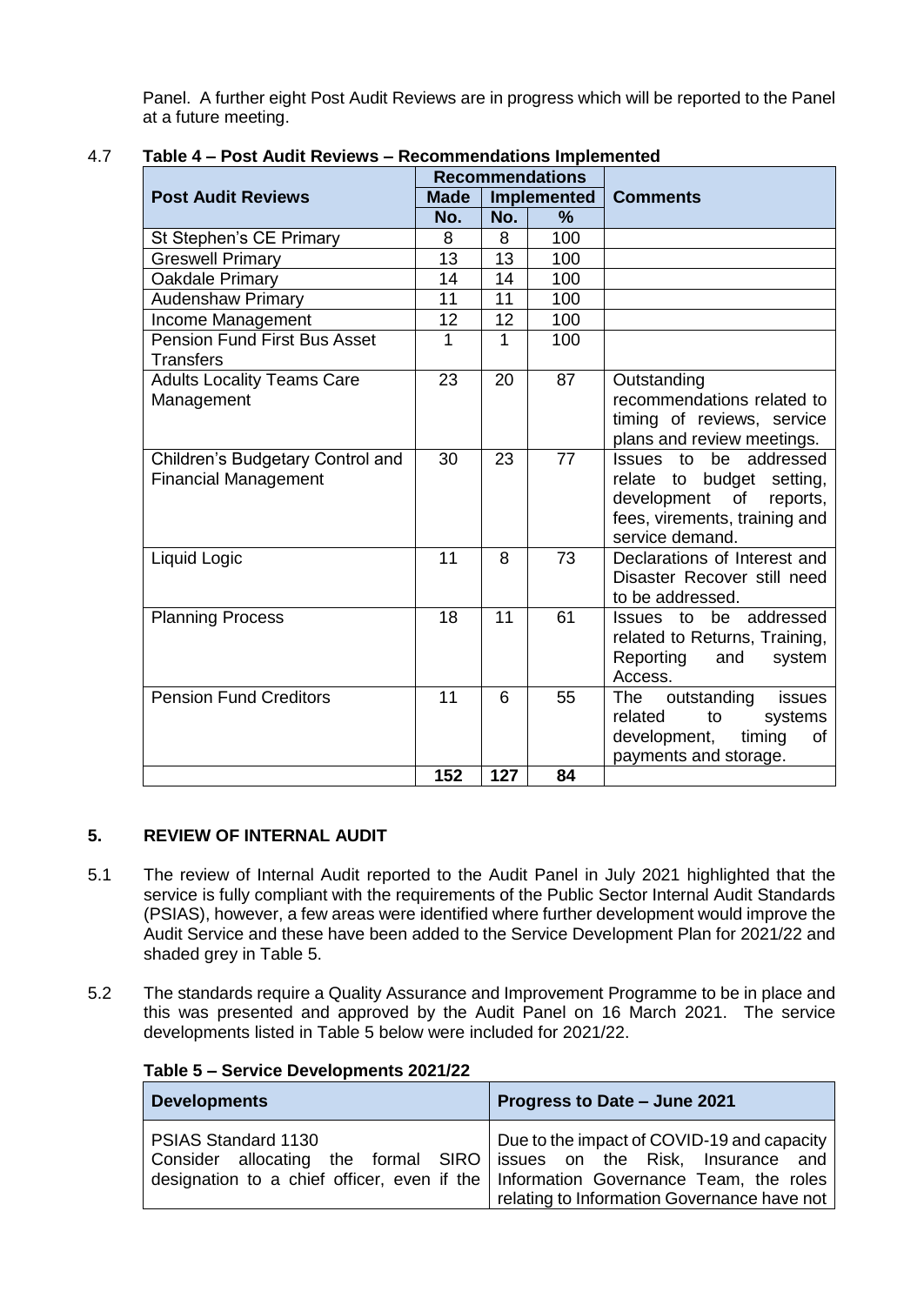| <b>Developments</b>                                                                                                                                                                                                                                                                                                   | Progress to Date - June 2021                                                                                                                                        |
|-----------------------------------------------------------------------------------------------------------------------------------------------------------------------------------------------------------------------------------------------------------------------------------------------------------------------|---------------------------------------------------------------------------------------------------------------------------------------------------------------------|
| internal audit team continues to support the<br>SIRO function.                                                                                                                                                                                                                                                        | yet been assessed. A Work Plan is now in<br>place and will be monitored by the Council's<br>Information Governance Group.                                           |
| To review the Post Audit Review process to<br>ensure the process is effective, conducted<br>timely manner<br>and<br>reported<br>in<br>a<br>appropriately. The use of the Audit<br>Management system 'Galileo'<br>will be<br>reviewed to ascertain whether it will realise<br>any further efficiencies in the process. | The process is currently being reviewed and<br>consultation with staff and other internal<br>audit services is underway.                                            |
| To review the audit process and the Quality<br>Control Checklist to ensure they work<br>efficiently in the virtual word.                                                                                                                                                                                              | Scheduled for September 2021                                                                                                                                        |
| To review the Fraud Response Plan in light<br>of virtual working and the Savings<br>Recording Spreadsheet to ensure it is fit for<br>purpose.                                                                                                                                                                         | Scheduled for Summer 2021                                                                                                                                           |
| To continue to work with the Assistant<br>Director of Finance and the Deputy Chief<br>Finance Officer (CCG) to develop a greater<br>understanding<br>of<br>the<br>Clinical<br>Commissioning<br>Group's<br>services<br>to<br>develop an integrated service offering.                                                   | Work has been deferred awaiting the<br>outcome of the NHS reorganisation of<br>CCG's.<br>Deadline December 2021                                                     |
| A formal assurance<br>mapping<br>exercise<br>needs to be undertaken and documented.<br>Framework<br>An<br>Assurance<br>is<br>being<br>developed in conjunction with the North<br>West Chief Audit Executive Group.                                                                                                    | Framework<br>being<br>An<br>Assurance<br><b>is</b><br>developed in conjunction with the<br><b>North</b><br>West Chief Audit Executive Group.<br>Deadline March 2022 |
| An<br>independent review needs to<br>be<br>undertaken to evaluate the effectiveness of<br>organisation's<br>risk<br>the<br>management<br>processes.                                                                                                                                                                   | An audit has been included in the Internal<br>2021/22 and will<br>Audit Plan for<br>be<br>undertaken in the second half of the year.                                |
| The audit process needs to be reviewed to<br>ensure that reports are issued in a timely<br>manner.                                                                                                                                                                                                                    | Scheduled to be completed by December<br>2021                                                                                                                       |

# **6. ANNUAL GOVERNANCE STATEMENT**

- 6.1 The Draft Annual Governance Statement for 2020/21 is on the agenda as a separate item.
- 6.2 The Final Annual Governance Statement for 2020/21 will be presented to the Audit Panel in September 2021 for approval, before being signed by the Executive Leader and the Chief Executive.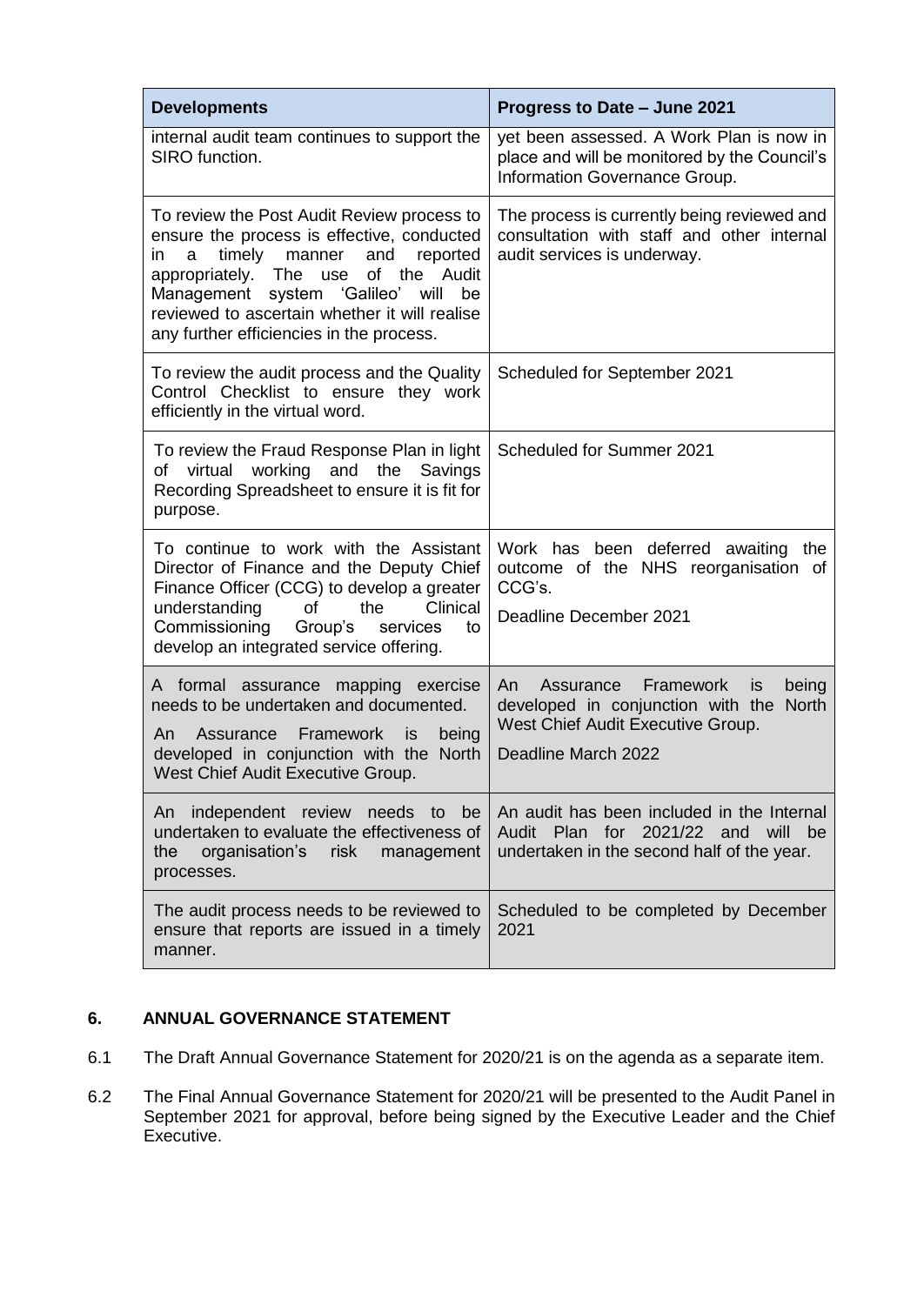# **7 IRREGULARITIES/COUNTER FRAUD WORK**

- 7.1 Fraud, irregularity and whistle-blowing investigations are conducted by two members of the Internal Audit Team under the direction of a Principal Auditor and the Head of Risk Management and Audit Services to ensure consistency of approach.
- 7.2 All investigations and assistance cases are reported to the Standards Panel on a regular basis for challenge and comment and where appropriate further guidance and direction is provided. Liaison with Legal Services takes place on a case by case basis.
- 7.3 Ongoing assistance cases can range from obtaining information for an investigating officer to actually undertaking some analysis work and providing evidence for the investigatory process. This work can range from analysing expenditure records, internet usage, identification of undeclared assets and assisting other organisations to progress their investigations.
- 7.4 The number of cases investigated during the period April to June 2021 is summarised below in Table 6.

| <b>Detail</b>                   | <b>No. of Cases</b> |
|---------------------------------|---------------------|
| Cases B/Forward from 2020/21    | 36                  |
| <b>Current Year Referrals</b>   | 17                  |
| <b>Total</b>                    | 53                  |
| <b>Cases Closed</b>             | 31                  |
| Cases Still under Investigation | 22                  |
| <b>Total</b>                    | 53                  |
| <b>Assistance Cases</b>         |                     |

## **Table 6 – Investigations Undertaken from April to June 2021**

7.5 The above investigations can be categorised by fraud type and grant type as shown in Tables 7 and 8 below.

## 7.6 T**able 7 – Investigations by Fraud Type**

| <b>Fraud Type</b>                       | No. of<br><b>Cases</b> | <b>Estimated</b><br><b>Value</b> |
|-----------------------------------------|------------------------|----------------------------------|
| <b>Adult Social Care</b>                | 6                      | 16,123                           |
| <b>COVID-19 Business Support Grants</b> | 38                     | 258,111                          |
| <b>Children's Social Care</b>           | 3                      | 2,176                            |
| Council Tax                             |                        |                                  |
| <b>Blue Badge</b>                       | 3                      |                                  |
| Pensions                                |                        | 5,644                            |
| Procurement                             |                        |                                  |
| <b>Total</b>                            | 53                     | 282,054                          |

## 7.7 **Table 8 – Investigation by Fraud Type – Grants to Businesses**

|                      |                        |                           | <b>Cases Still</b>     |                                  | <b>Payments Grants being</b>    |
|----------------------|------------------------|---------------------------|------------------------|----------------------------------|---------------------------------|
| <b>Fraud Type</b>    | No. of<br><b>Cases</b> | Estimated<br><b>Value</b> | under<br>Investigation | <b>Stopped</b><br><b>To Date</b> | <b>Recovered</b><br>via Invoice |
| <b>Business Rate</b> | 21                     | 188,240                   | 118,240                | 10,000                           | 60,000                          |
| Discretionary        | 17                     | 69,871                    | 5,000                  | 64,871                           |                                 |
| <b>Total</b>         | 38                     | 258,111                   | 123,240                | 74,871                           | 60,000                          |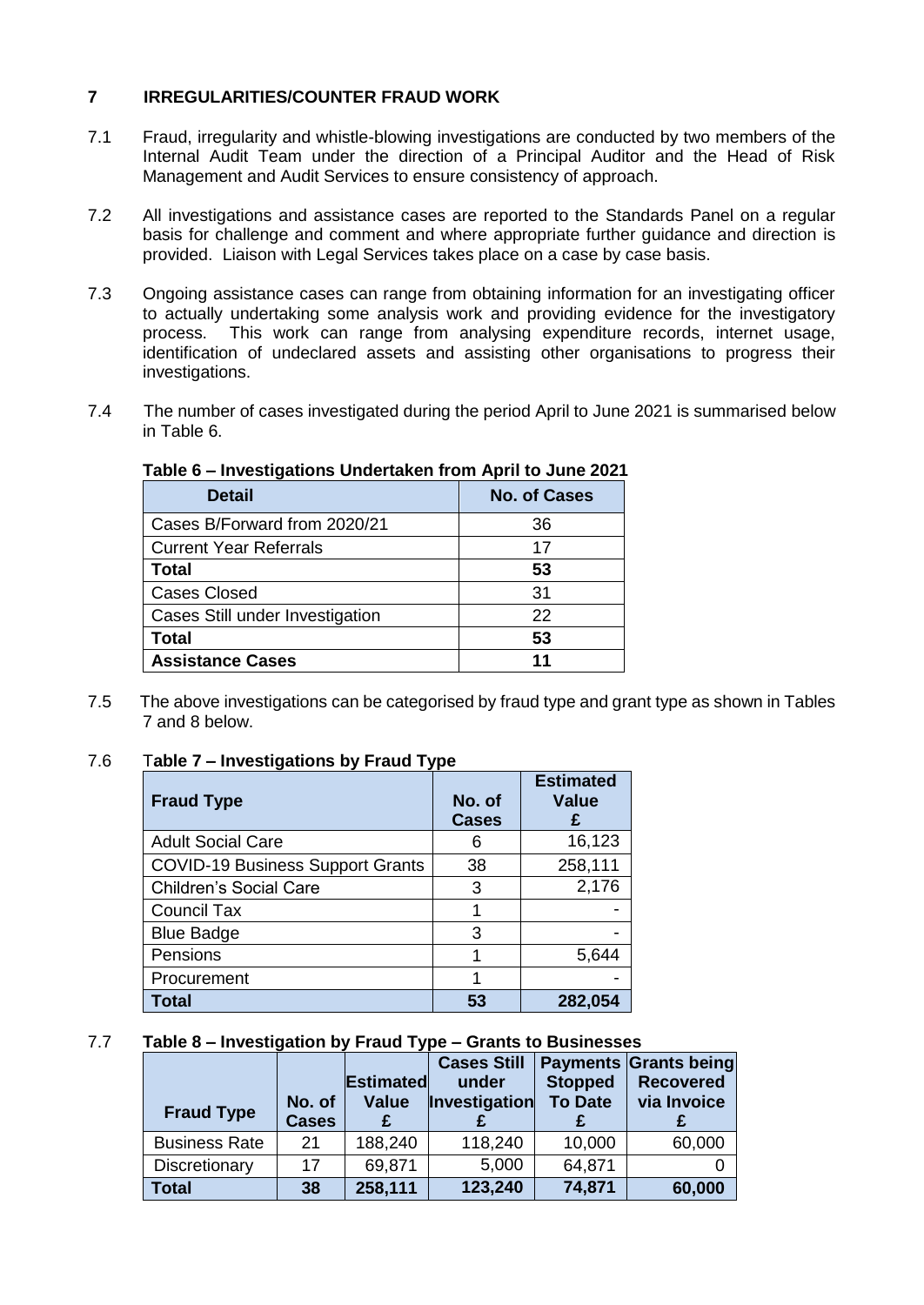- 7.8 The fraudulent claims paid totalling £60,000 are being reviewed in conjunction with the Assistant Director of Exchequer and the Head of Legal to ensure a robust and cost effective recovery process is put in place. The challenge added by referring claims to the Fraud Investigators has prevented claims being paid totalling £74,871.
- 7.9 The data sets for the National Fraud Initiative (NFI) 2020 Exercise were received in February 2021 and are currently being reviewed and investigated. Table 9 below provides details of the findings to date. Updates will be provided to future Panel Meetings as further investigations are conducted and data sets released by the Cabinet Office.

|                                                                                            | <b>NFI</b>                                           | <b>Number</b> | <b>Report</b>                 | <b>Comments</b>  |                              |                                                 |  |
|--------------------------------------------------------------------------------------------|------------------------------------------------------|---------------|-------------------------------|------------------|------------------------------|-------------------------------------------------|--|
| <b>NFI Data Set</b>                                                                        | <b>of</b><br><b>Report</b><br>Ref.<br><b>Matches</b> |               | <b>Match</b><br><b>Rating</b> | <b>Processed</b> | <b>In</b><br><b>Progress</b> | No. of<br><b>Error/Fraud</b><br>and Value       |  |
| Pensions to DWP<br><b>Deceased Persons</b>                                                 | 52                                                   | 936           | High                          | 36               | 900                          | 29 Frauds<br>7 Errors<br>£35,947                |  |
| Pensions to Payroll                                                                        | $54$ and<br>55                                       | 1256          | <b>High</b>                   |                  | 1256                         |                                                 |  |
| Deferred Pensions to<br><b>DWP Deceased</b>                                                | 53                                                   | 158           | High                          | 152              | 6                            |                                                 |  |
| <b>Housing Benefits to</b><br><b>Student Loans</b>                                         | $\overline{2}$                                       | 15            | <b>High</b>                   | 8                | $\overline{7}$               |                                                 |  |
| <b>Housing Benefits</b><br><b>Claimants to DWP</b><br>Deceased                             | 49.1                                                 | 32            | <b>High</b>                   | 32               |                              |                                                 |  |
| <b>Council Tax</b><br><b>Reduction Scheme to</b><br>Pensions                               | 435.1<br>436.1<br>439.1                              | 884           | High                          | 293              | 591                          | 49 Errors<br>£10,745                            |  |
| <b>Council Tax</b><br><b>Reduction Scheme to</b><br>Payroll                                | 435<br>436                                           | 50            | High                          | 5                | 45                           | 1 Error<br>£1,354                               |  |
| Council Tax<br><b>Reduction Scheme to</b><br><b>Council Tax</b><br><b>Reduction Scheme</b> | 446                                                  | 17            | High                          | 5                | 12                           | 1 Error<br>£2,338                               |  |
| <b>Council Tax</b><br><b>Reduction Scheme to</b><br><b>DWP Deceased</b>                    | 482                                                  | 77            | High                          | 77               |                              |                                                 |  |
| <b>Blue Badge to DWP</b><br>Deceased                                                       | 172.1                                                | 297           | High                          |                  | 297                          | $\overline{\phantom{0}}$                        |  |
| <b>Housing Benefit</b><br><b>Claimants to Taxi</b><br><b>Drivers</b>                       | 47.1<br>47.2                                         | 58            | <b>High</b>                   | 11               | 47                           |                                                 |  |
| <b>Totals</b>                                                                              |                                                      | 3,780         |                               | 619              | 3,161                        | <b>29 Frauds</b><br><b>58 Errors</b><br>£50,384 |  |

**Table 9 – National Fraud Initiative (NFI) Findings to June 2021**

# **8 NATIONAL ANTI FRAUD NETWORK DATA AND INTELLIGENCE SERVICES**

8.1 NAFN exists to support members in their protection of the public purse and acts as an Intelligence Hub providing a single point of contact for members to acquire data and intelligence in support of investigations, enforcement action and debt collection. A breakdown of the membership is provided in Table 10.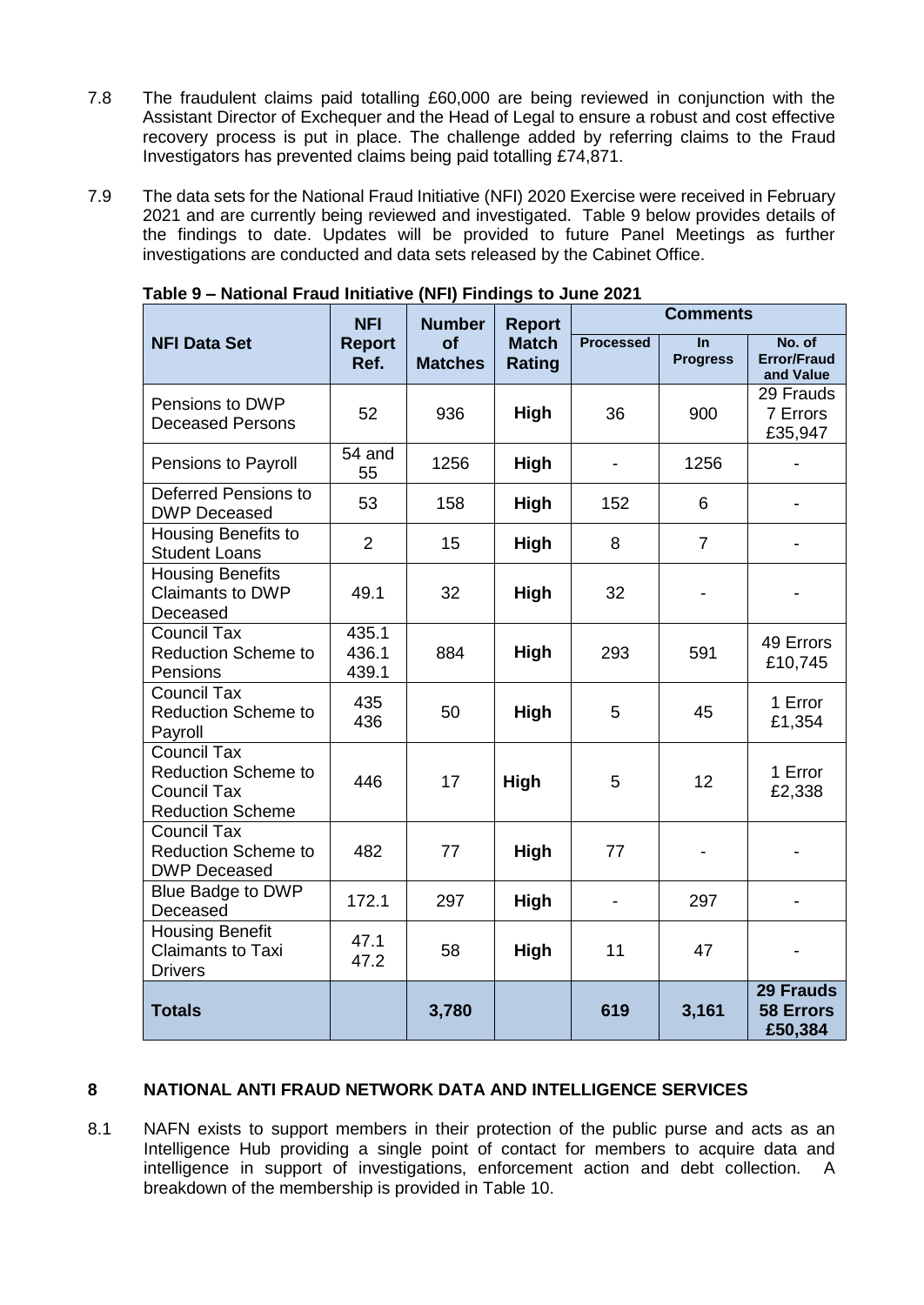| Table 10 – NAFN Membership  |                 |                   |                  |             |  |  |  |
|-----------------------------|-----------------|-------------------|------------------|-------------|--|--|--|
| <b>Member Type</b>          | <b>Dec 2020</b> | <b>March 2021</b> | <b>June 2021</b> | <b>Diff</b> |  |  |  |
| <b>Local Authorities</b>    | 356             | 362               | 360              | $-2$        |  |  |  |
| <b>Housing Associations</b> | 63              | 66                | 68               | +2          |  |  |  |
| <b>Other Public Bodies</b>  | 24              |                   | 29               |             |  |  |  |

# **Table 10 – NAFN Membership**

8.2 Membership levels continues to increase across all groups with an overall gain of two new members. This growth in 2021 is more significant considering that eight local authorities merged into two unitary councils with a consequential loss of six members. NAFN is carrying out a significant house-keeping exercise cleansing its user database. This has seen a reduction in registered users through account deletion and deactivation.

**Totals 443 455 457 +2** Registered Users 14,100 14,199 14,089 -110

- 8.3 During 2020-21 intake was below that in previous years principally because of the COVID-19 national emergency which impacted all NAFN members in terms of their priorities and overall resources. It is very encouraging that this period of low intake appears to have ended and NAFN members are now pursuing their fraud investigations with greater vigour and using NAFN as a key resource for data and intelligence.
- 8.4 During 2021-22 Q1, the NAFN Service Team received a significant growth in intake across all request types. The most significant increases were for Investigatory Powers Act (up 157% on Q1 last year and well in excess of the forecasted intake), DVLA requests (up 76%) and Type B online requests (up 42%), (See Table 11 below).

| <b>Type of Request</b>          | 2021/22<br>Q1 | 2021/22<br>Q <sub>2</sub> | 2021/22<br>Q3 | 2021/22<br>Q4 | <b>Totals</b><br>2020/21 | <b>Totals</b><br>2019/20 |
|---------------------------------|---------------|---------------------------|---------------|---------------|--------------------------|--------------------------|
| <b>General Data Protection</b>  | 5,505         |                           |               |               | 23,648                   | 31,294                   |
| Driver and Vehicle              | 2,993         |                           |               |               | 10,082                   | 14,044                   |
| <b>Licensing Agency</b>         |               |                           |               |               |                          |                          |
| <b>Investigatory Powers Act</b> | 860           |                           |               |               | 2,312                    | 1,725                    |
| - Communications Data           |               |                           |               |               |                          |                          |
| <b>Prevention of Social</b>     |               |                           |               |               |                          |                          |
| <b>Housing Fraud</b>            | 2,539         |                           |               |               | 10,001                   | 11,638                   |
| <b>Act/Council Tax</b>          |               |                           |               |               |                          |                          |
| <b>Reduction Scheme</b>         |               |                           |               |               |                          |                          |
| Type B (Online)                 | 43,038        |                           |               |               | 150,858                  | 174,474                  |
| <b>Grand Total</b>              | 54,935        |                           |               |               | 196,901                  | 233,175                  |

# **Table 11 – NAFN Requests Received**

- 8.5 New working relationships created during the Covid-19 emergency have been maintained and new opportunities for collaboration and joint-working continue to arise. For example, we have been approached by BEIS with a request to set-up a 'secure wiki space' providing a searchable contact list for all local and national regulators, HMRC and the Police. Also, we have been speaking to NHS Test and Trace about providing access to services such as bank account validation and discussions are underway with HMRC to explore data sharing opportunities.
- 8.6 NAFN continues to provide regular communications to members including monthly newsletters, service updates and intelligence alerts. The webinar training programme has